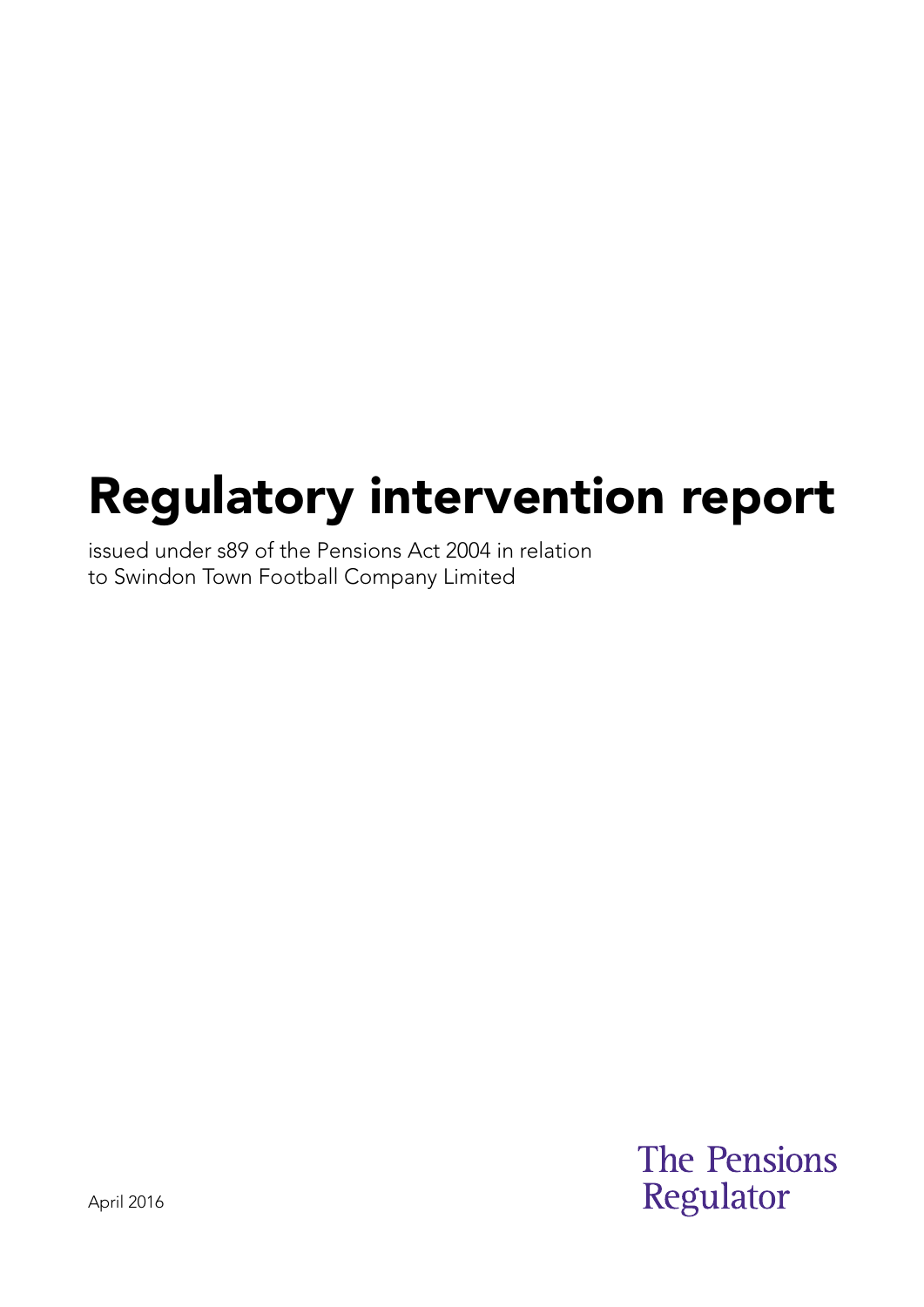## **Background**

Swindon Town Football Company Limited (STFC) had a staging date of 1 February 2014. This was the date when automatic enrolment started to apply to them. STFC was due to complete its Declaration of Compliance, indicating it had complied with its employer duties, by 1 July 2014.

STFC failed to put eligible staff into a pension scheme from their staging date, pay contributions or write to staff explaining how automatic enrolment affected them. The company also failed to complete the Declaration of Compliance.

Our initial attempts to educate and enable STFC to meet its duties were unsuccessful and this resulted in a number of our powers being used. When the company was issued with an Escalating Penalty Notice (EPN), it started to engage with us and steps were taken to comply with its duties. Further enforcement action was taken to make sure the missing pension contributions were paid to the provider.

In this case, we applied a variety of enforcement options. We will use all the powers available to us to make sure employers comply with their duties and to ensure that we meet our statutory objectives.

#### Illustrated summary

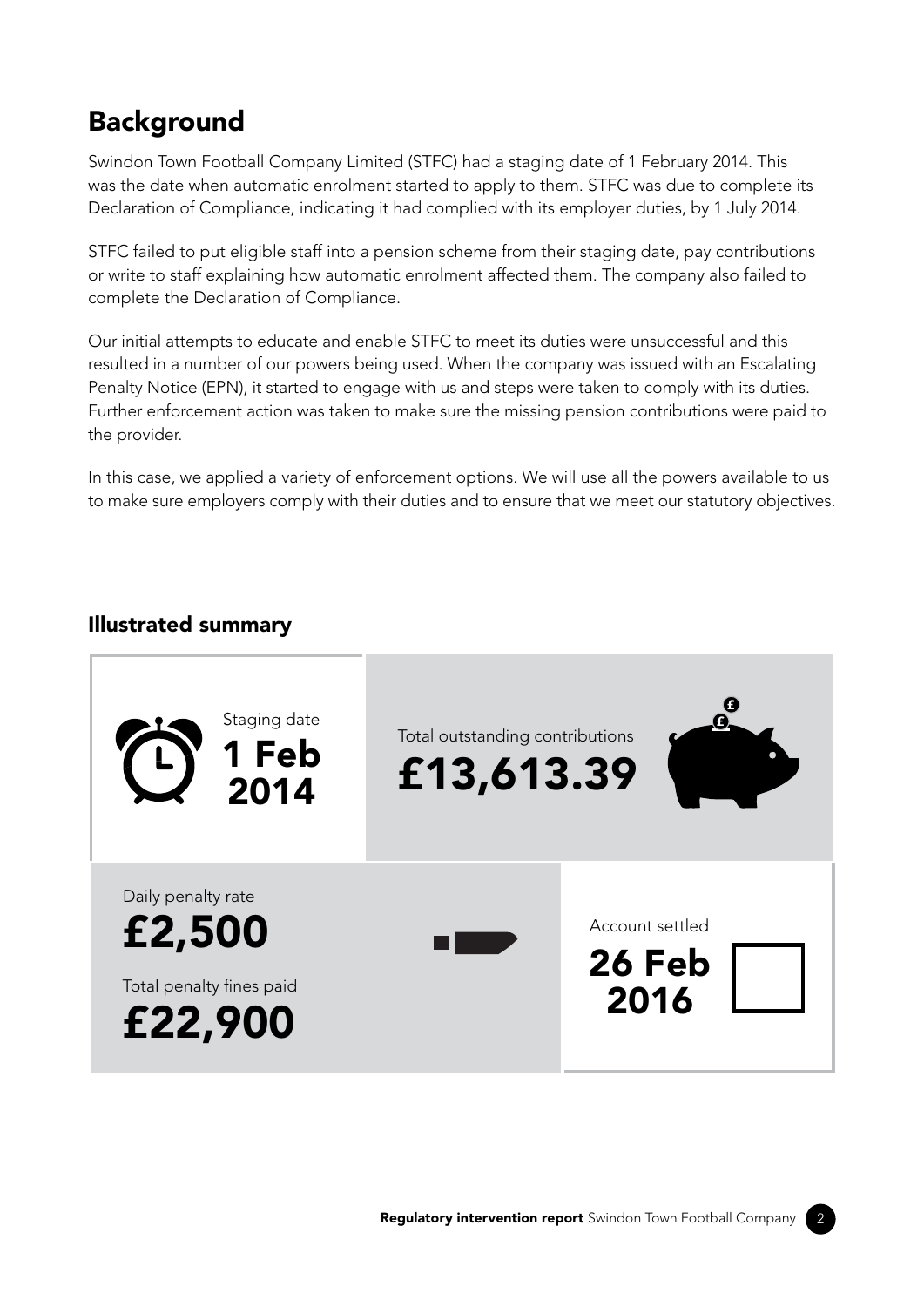## Regulatory action

 to automatically enrol staff and pay contributions but failed to comply by complied with, informing the club that, if it did not comply within a 28-day STFC was issued with a compliance notice on 18 August 2014 directing it the deadline of 17 October 2014. As a consequence, we issued a £400 Fixed Penalty Notice (FPN) which the company failed to pay. An EPN was issued on 20 January 2015 as the compliance notice still hadn't been period, it would be fined at the rate of £2,500 per day (the accrual rate based on the number of workers in STFC's PAYE scheme).

STFC then made contact with us and we provided guidance to the company on what it needed to do. The escalating penalty was stopped on 26 February 2015 once STFC had completed a declaration of compliance, provided supporting evidence and assured us that backdated contributions would be paid within two weeks. However, we subsequently received a late payment report from the pension provider that confirmed no pension contributions had been made, including back payments owed.

In response to a request from the company to review the EPN, we wrote to STFC explaining that the request was received outside the statutory 28-day period, and asked the company to get in touch urgently to discuss the outstanding pension contributions.

With no payments forthcoming, on 12 June 2015 an Unpaid Contributions Notice was issued requiring STFC to make the payments within 28 days. No response was received to this notice, and as a result we conducted an inspection on STFC, during which the company agreed to take specific action to fulfil its duties.

Despite initial progress, liaison with the pension provider revealed that some contributions were still outstanding. As a consequence, STFC was issued with a second EPN on 17 December 2015 requiring the missing contributions to be made by 28 January 2016. However, the provider informed us on 18 January 2016 that the contributions had been paid up so no penalty accrued.

The following page shows the full timeline of events.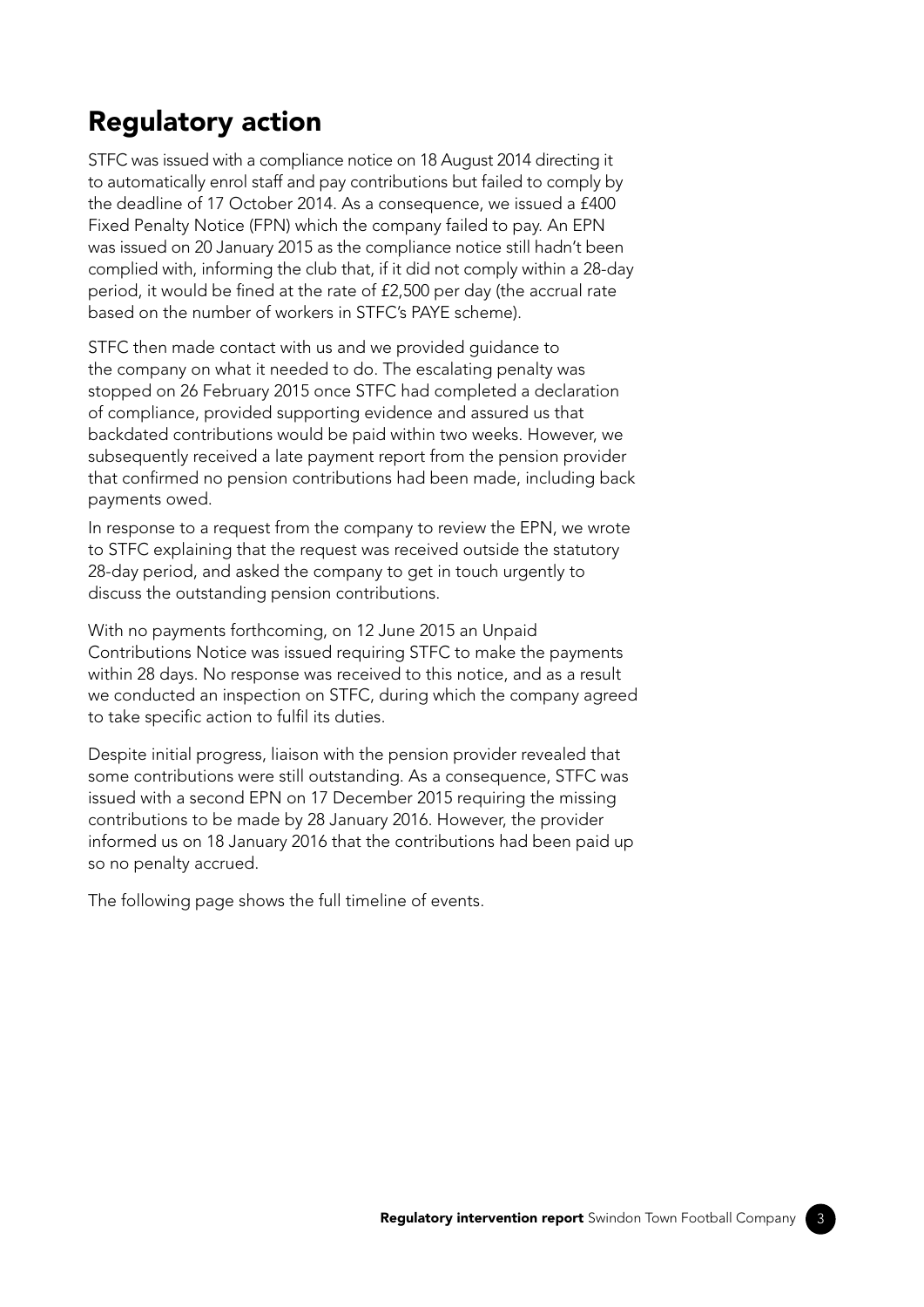#### Timeline of events

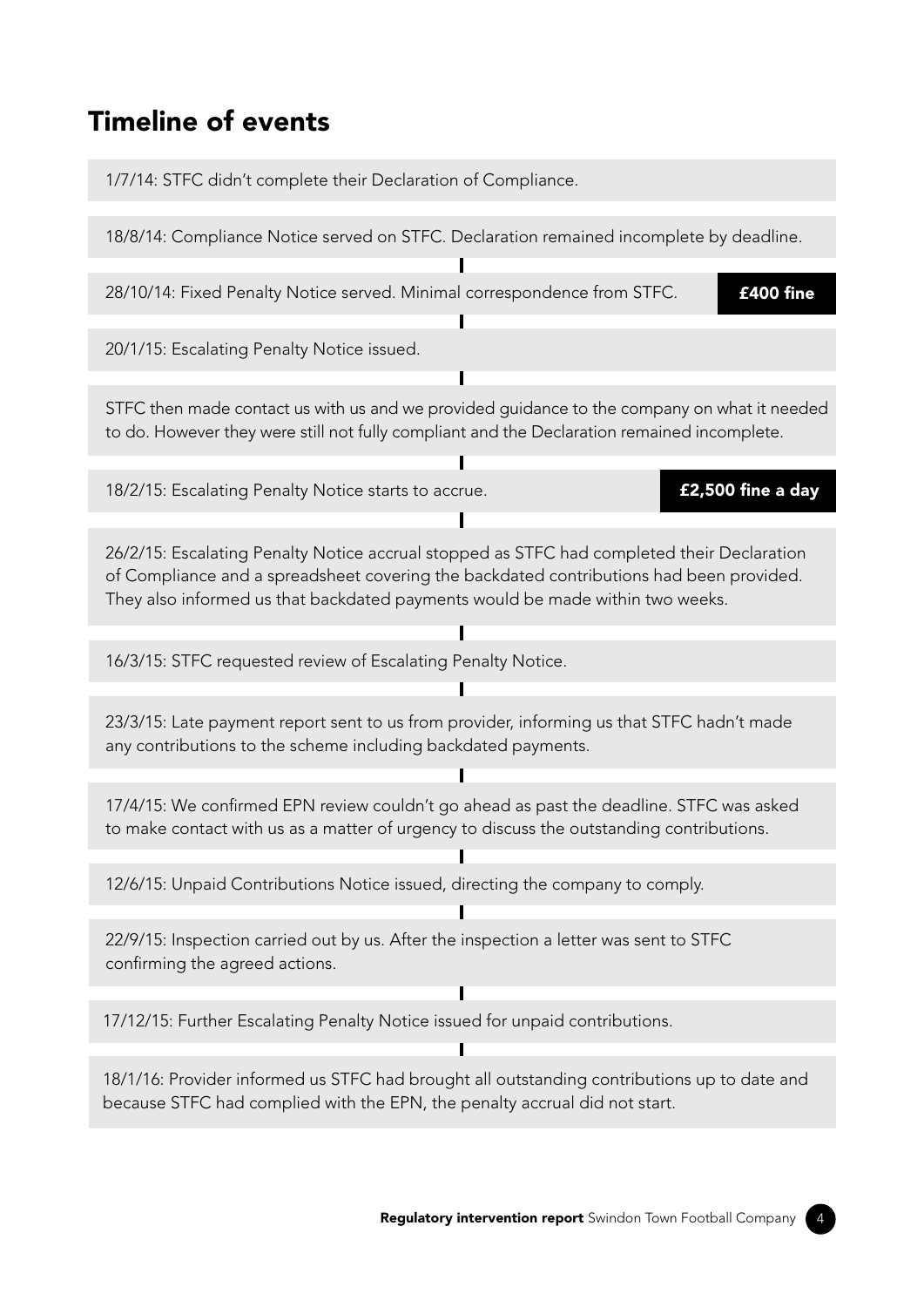#### Outcome

The total amount of outstanding contributions that STFC paid to their pension provider was £13,613.39. Payments for all the back contributions up to December 2015 were made in three instalments between 15 and 19 January 2016.

Data on the staff who were due pension contributions for January 2016 was uploaded to the pension provider and paid on 26 February. This brought their account fully up to date.

As a result of our intervention, employees of STFC who were eligible for automatic enrolment were in the same position they would have been had STFC automatically enrolled them on their staging date.

The penalty fine of £22,900, which included the £400 FPN, was settled in full on 16 February 2016.

This case illustrates the need to engage early with us where we have identified non-compliance. STFC's initial lack of action led to further delays in complying with their duties, and as a result our intervention escalated from a focus on remedial action to one of sanction and redress. In respect of STFC's automatic enrolment duties we issued a Compliance Notice, a FPN and an EPN. In respect of the failure to pay the pension contributions due, we issued an unpaid contributions notice and an EPN, and conducted a section 74 inspection. Had STFC responded to our initial contact and taken action quickly, £22,900 of penalty fines could have been avoided.